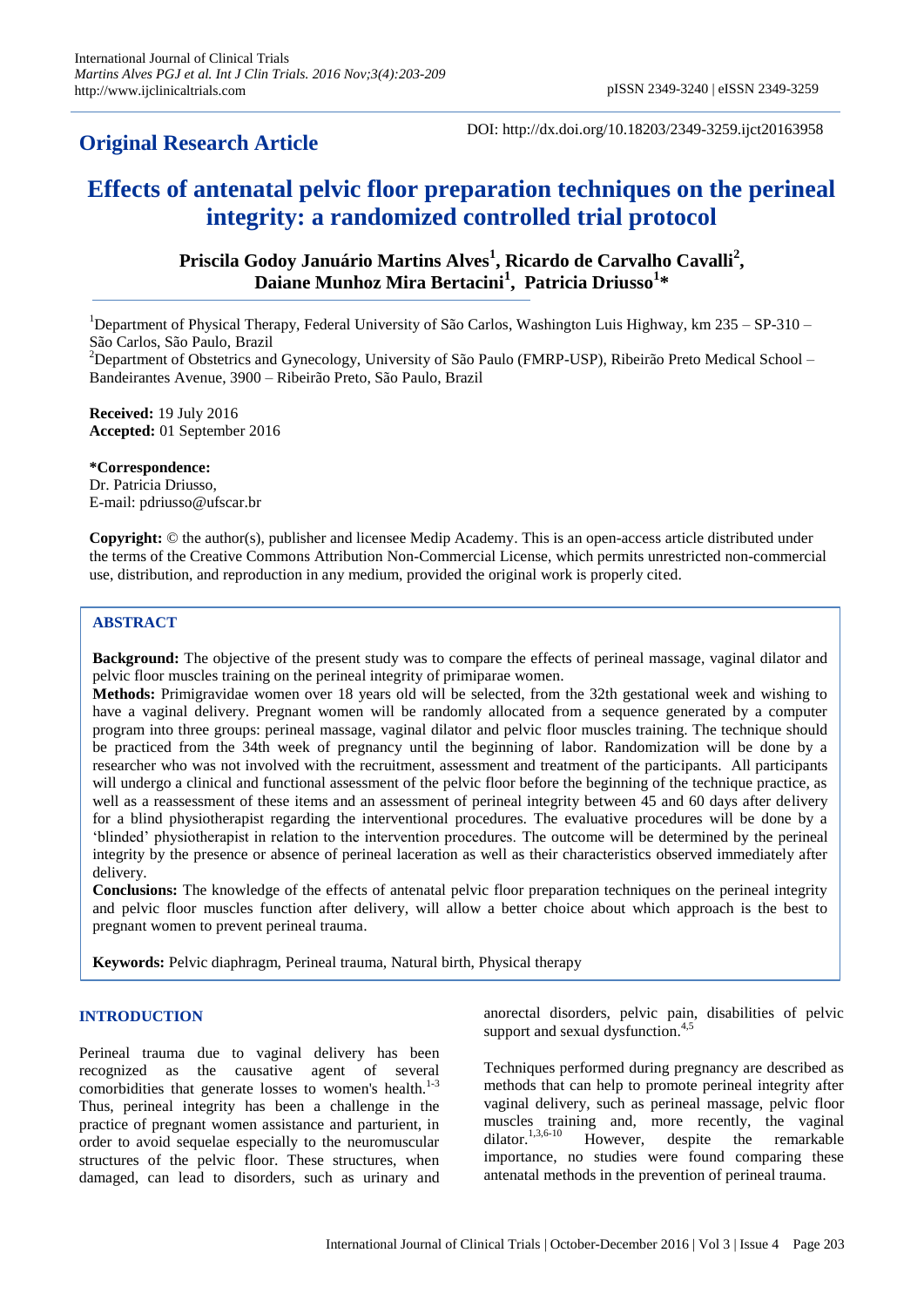In a recent systematic review, Beckmann and Stock found four controlled clinical trials comparing perineal massage group with a control group.<sup>3</sup> Perineal massage performed during pregnancy in women with no previous vaginal birth was associated with reduced occurrence of perineal trauma with suturing necessary and perineal pain reduction after three months of delivery.

Brito et al in a systematic review about the Epi-No® observed that the vaginal device did not show to reduce episiotomy rates, the time of the second stage of labor and the need for operative vaginal deliveries. It is worth noticing the low methodological quality of the researches conducted until now involving this type of device.<sup>9</sup>

Another physical therapy approach rarely discussed as a preventive measure of perineal trauma is the pelvic floor muscles training (PFMT). Few studies used PFMT aiming birth outcomes. $11-18$  Du et al in a systematic review with meta-analysis found that PFMT during pregnancy was effective in reducing the time of the first and second stages of labor in primiparae.<sup>10</sup> In contrast, it was not found significant association between antenatal PFMT with the reduction in episiotomy rates, need for instrumental vaginal delivery and a reduction at the risk of perineal laceration. The authors pointed out some limitations in the findings as the wide variation in PFMT programs used in the selected studies, such as frequency, intensity and duration of training which may influence the intervention results. Furthermore, authors suggest the implementation of new studies with larger sample sizes and better exclusion criteria delineation, to avoid other factors that may interfere the delivery outcomes.

Considering the beneficial effects of pelvic floor preparation prior to vaginal delivery, the existence of a well-established technique in its effectiveness such as perineal massage and the emergence of new approaches as the vaginal dilator Epi-No® and PFMT, becomes important to carry out studies aiming to compare the effects among the three existing methods in the prevention of perineal trauma.

The aim of this study was to compare the effects of perineal massage, vaginal dilator and PFMT in the pelvic floor preparation for vaginal delivery on the perineal integrity of primiparae.

### **METHODS**

### *Study design*

The study will be a single blind randomized controlled trial. It was approved by the Research Ethics Committee of the Federal University of São Carlos (UFSCar) under protocol number 1.218.385 and was registered in Clinical-Trial.gov (registration number of the NCT02582580).

### *Participants*

It will be included in the study usual risk primigravidae women over 18 years old, from the 32nd gestational week and wishing to have a vaginal delivery. It will not be included pregnant women with pelvic or vaginal surgeries, presence of pelvic organ prolapse, intolerance to vaginal palpation, inability to contract the pelvic floor muscles, vaginal infections, neurological and/or cognitive impairments that prevent an understanding of the proposed procedures and pregnant women who used antenatal pelvic floor methods of preparation prior to study enrollment. After the beginning of the study, it will be excluded pregnant women that will undergo cesarean surgery**.**

The study will be conducted at the research Laboratory on Women's Health (LAMU) of the department of physical therapy, Federal University of São Carlos (UFSCar). Women, who meet the selection criteria and accept to participate in the study, will sign a Free and clarified consent term.

### *Sample size*

The sample size calculation was performed using the G \* Power software (3.1.5, Germany), in order to compare three study groups formed according to the technique that the pregnant woman will perform. It was considered the application of the Goodness of fit and contingency test with a large effect size  $(f2 = 0.40)$ , 80% power and 5% of significance level, which resulted in 21 women in each group.

### *Assessment procedures*

All assessment procedures will be conducted by a blinded physiotherapist regarding interventional procedures. Eligible pregnant women will undergo two assessments: clinical and pelvic floor.

Clinical evaluation will be conducted through a questionnaire about sociodemographic and obstetric history. After delivery, it will be collected the data of the labor process (gestational age at labor, need for interventions during labor such as forceps and analgesia, labor duration, especially the duration of the second stage, the position adopted at second stage) by using a structured form to be completed by the health professional responsible for assisting the participant's labor process. The pelvic floor assessment will be made by digital palpation with the participant in the supine position with hips flexed approximately 60° and with 45° of knees flexion and feet resting on the examination table. This assessment will be done at the time of initial evaluation (before the intervention) and between 45 and 60 days after delivery.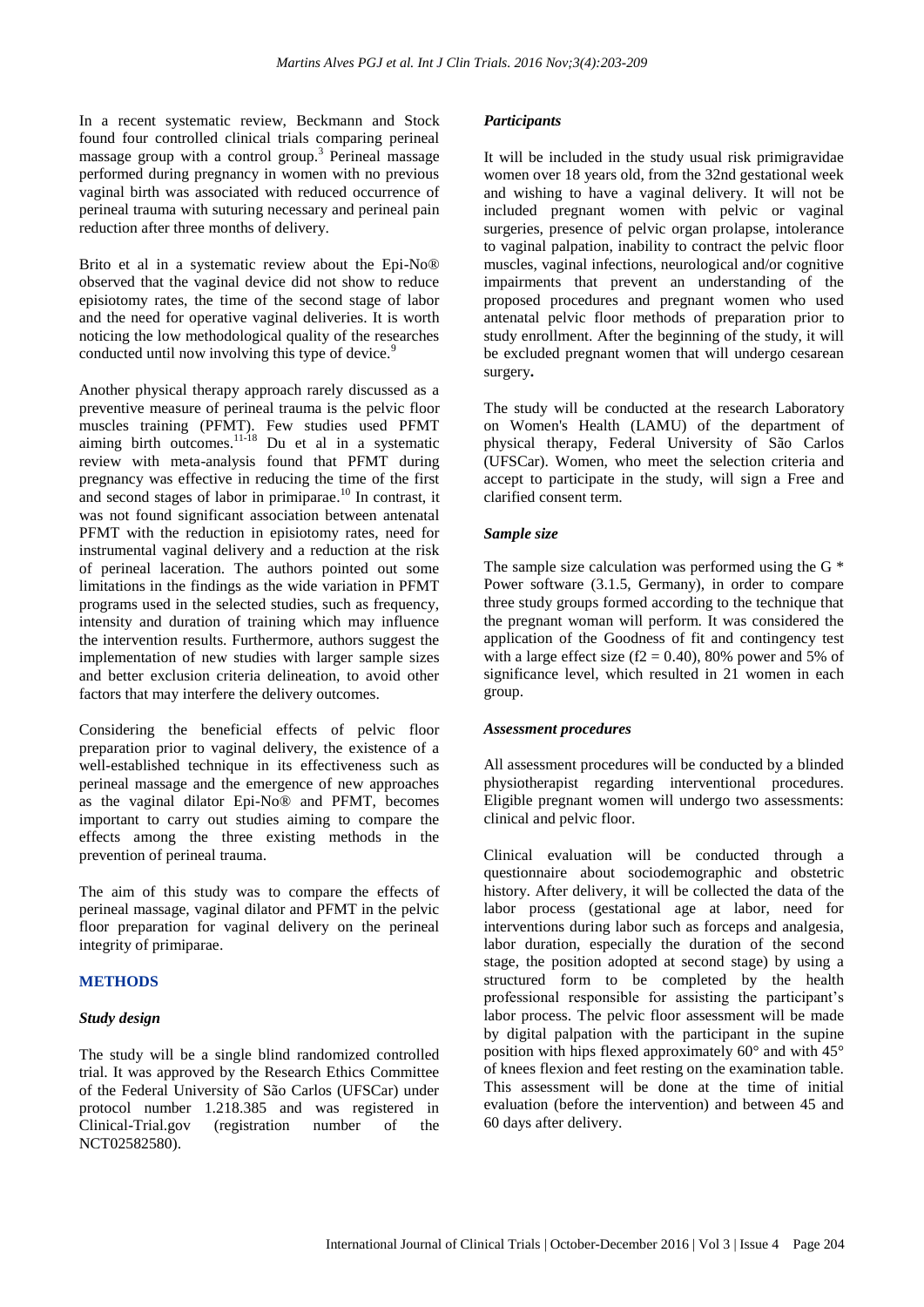On physical examination, visual inspection and palpation to assess the overall condition of the pelvic floor will be made. On visual inspection it will be verified the color, changes in the skin and mucosa integrity, presence of tissue sagging, and in palpation, by finger touch, it will be observed the bilateral muscle tone, possible presence of trigger points and pelvic organ prolapse. Next, it will be the assessment of pelvic floor function by the PERFECT method which is a functional assessment of the pelvic floor muscles (PFM) allowing to analyze the muscle contraction and condition of the fibers.<sup>19</sup> The contraction of PFM will be requested during expiration.

#### *Intervention procedures*

After the evaluation processes, the participants will be randomized by a researcher who was not involved with the recruitment, evaluation and treatment of participants using a sequence generated by a computer program (http://www.randomization.com). The participants will be randomly allocated into three groups: perineal massage group (PMG), vaginal dilator group (VDG) and pelvic floor muscles training group (PFMTG). All participants should practice the proposed technique from the 34th week of pregnancy until the beginning of labor. After delivery, the participants will be submitted to the following assessments: labor process, perineal integrity and pelvic floor assessments as shown in Figure 1.

The participants will receive voice guidance and an informative written booklet about how to perform the technique proposed. A practical demonstration of how to do the technique will be done by a trained physical therapist in order to become familiar with the procedure and to take away all possible doubts. All participants will be monitored weekly by a physiotherapist to make sure that the techniques are being performed properly as proposed.



**Figure 1: Flow diagram summarizing the initial and final assessments, and the alocation process of participants in the groups.**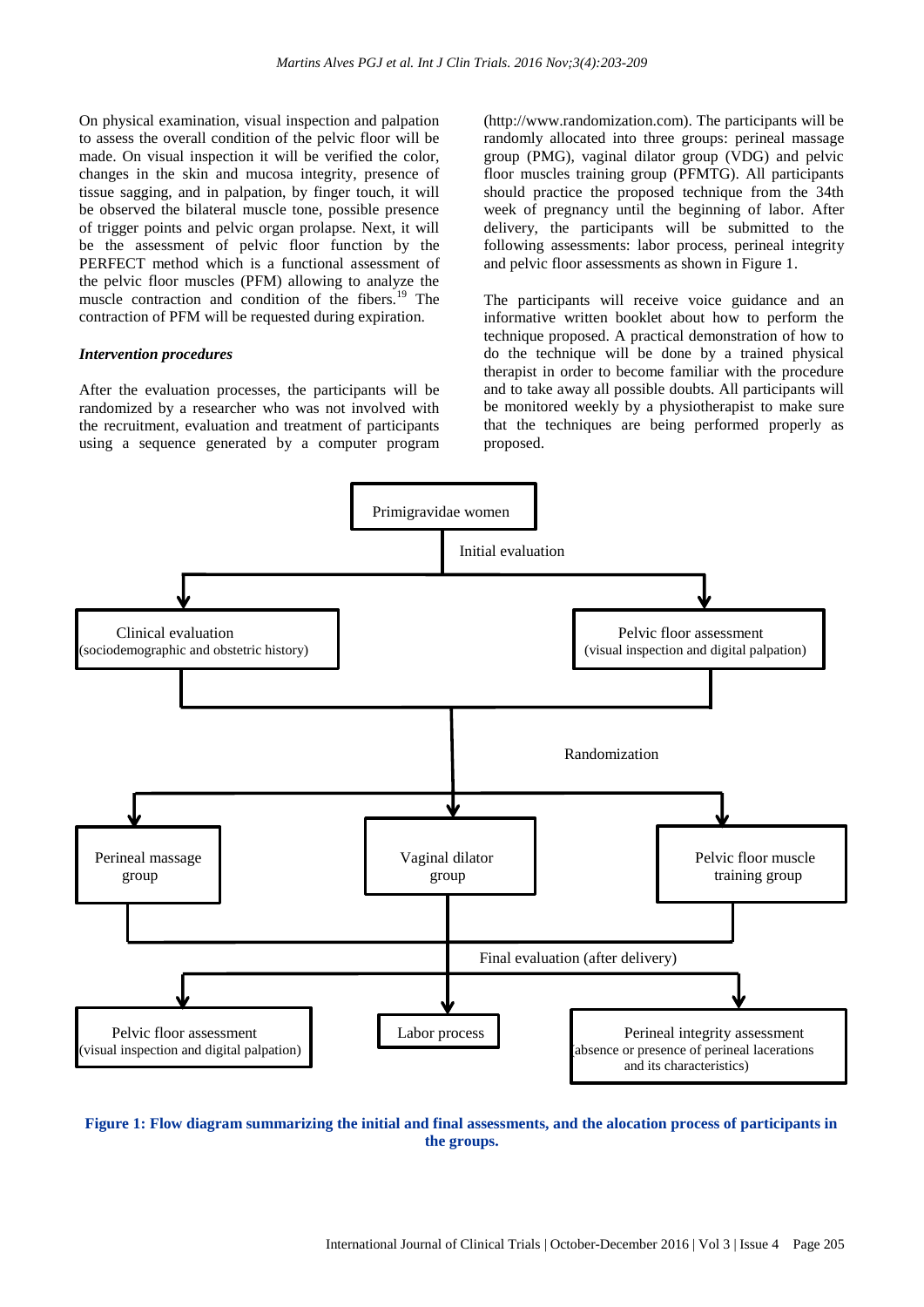| <b>Gestational</b><br>Week | <b>Position Adopted</b>             | <b>Type of muscular</b><br>contraction | <b>Number of</b><br><b>contractions</b> | <b>Contraction</b><br>sustaining time | <b>Muscle relaxation</b><br>time after<br>contraction |
|----------------------------|-------------------------------------|----------------------------------------|-----------------------------------------|---------------------------------------|-------------------------------------------------------|
|                            | Left lateral<br>decubitus           | Slow                                   | 10                                      | 3 seconds                             | 6 seconds                                             |
| 34 <sub>th</sub>           |                                     | Fast                                   | 3                                       | 1 second                              | ٠                                                     |
| $35^{\text{th}}$           | Sitting in the chair -<br>feet flat | Slow                                   | 10                                      | 4 seconds                             | 8 seconds                                             |
|                            |                                     | Fast                                   | 3                                       | 1 second                              |                                                       |
|                            | Sitting in the chair -<br>feet flat | Slow                                   | 10                                      | 5 seconds                             | 10 seconds                                            |
| <b>36th</b>                |                                     | Fast                                   | 3                                       | 1 second                              |                                                       |
|                            | Sitting (Buddha)                    | Slow                                   | 10                                      | 6 seconds                             | 12 seconds                                            |
| 37 <sub>th</sub>           |                                     | Fast                                   | 3                                       | 1 seconds                             | ٠                                                     |
|                            | Sitting (Buddha)                    | Slow                                   | 10                                      | 7 seconds                             | 12 seconds                                            |
| 38th                       |                                     | Fast                                   | 3                                       | 1 second                              |                                                       |
|                            | Crouching                           | Slow                                   | 10                                      | 8 seconds                             | 12 seconds                                            |
| 39 <sup>th</sup>           |                                     | Fast                                   | 3                                       | 1 second                              |                                                       |
|                            | Crouching                           | Slow                                   | 10                                      | 8 seconds                             | 12 seconds                                            |
| $40^{\text{th}}$           |                                     | Fast                                   | 3                                       | 1 second                              |                                                       |

**Table 1: TMAP protocol developed for the present study. The description refers to a series of training (a total of four series daily).**

### *Perineal massage group (PMG)*

The participants of this group will be orientated to practice perineal massage once a day during approximately 10 minutes per practice, from the 34th week of gestation until the beginning of labor. Massage can be made by the pregnant woman herself or by someone else and should obey the following sequence: 1) after hand hygiene, the pregnant woman must be positioned comfortably (semi-sitting, crouching or standing with one leg resting on a step) and use intimate water based lubricant at her fingertips; 2) start the massage in the outdoor area of the vulva with circular movements of the skin and connective tissue around the vagina and at the central tendon of the perineum, clockwise, clitoris to clitoris; 3) introduce two thumb fingers or index and middle fingers into the vagina at a distance of approximately 4 centimeters; 4) perform internal massaging with laterally semicircles towards the anus for 20 to 30 seconds; 5) put pressure down towards the anus and to each side of the vagina until feeling a slight burning or stretching sensation and hold the position for 2 minutes; 6) massage the lower half of the vaginal introitus in a movement simulating the letter "U". All movements should be repeated four times.<sup>3</sup>

### *Vaginal dilator group (VDG)*

Pregnant women of this group should use the vaginal dilator Epi-No® once a day for 15 minutes, from the 34th week of pregnancy until the beginning of labor. This device consists of a silicone balloon in an eight shape that, after inserted into the vagina, is inflated by manual pumping, promoting a stretching of the structures around it (hymenal edge, connective tissues and muscles perivaginal). The vaginal dilator should be coated with a condom and intimate water based lubricant and then be inserted into the vaginal canal in such way that the balloon stays two centimeters away from the vaginal introitus. This position is to ensure the lengthening of the desirable structures and that it does not touch the uterine cervix during use.<sup>2,4</sup> Then, the device will be inflated by manual pumping until the tolerable woman's limit. The pregnant woman will be encouraged to daily inflate a greater volume of compressed air into the balloon so that the amount of air is greater than the quantity in the previous day, achieving, day after day, a greater stretching of perivaginal structures, always respecting the individual tolerance limit. <sup>2</sup> The amount of manual pumping imposed to inflate the balloon should be written in an Intervention Diary so that the next use, the pregnant woman will be sure that pumped the device more times than in the previous session. At the end of use, the balloon should be washed with water and mild soap and dried with a paper or cotton towel.

### *Pelvic floor muscles training group (PFMTG)*

The participants allocated to this group will perform PFMT. In this study, it was decided to prepare a progressive protocol emphasizing conscious muscle relaxation, i.e., considering a resting time based on the contraction time. The resting time was double of the sustaining time of each contraction up to the 38th week of pregnancy, after remaining fixed this relaxation time up to the moment of delivery. This time was chosen because during the expulsive labor phase, there is a need for the PFM to consciously relax during a long period, in order to facilitate the descendants and rotational movements of the baby's head and consequently, its passage.<sup>5,20</sup> Thus, the PFMT protocol of this study does not aim only muscle strength but also contraction promotion, which aims body and perineal awareness, muscle tone, coordination and appropriate motor control to allow an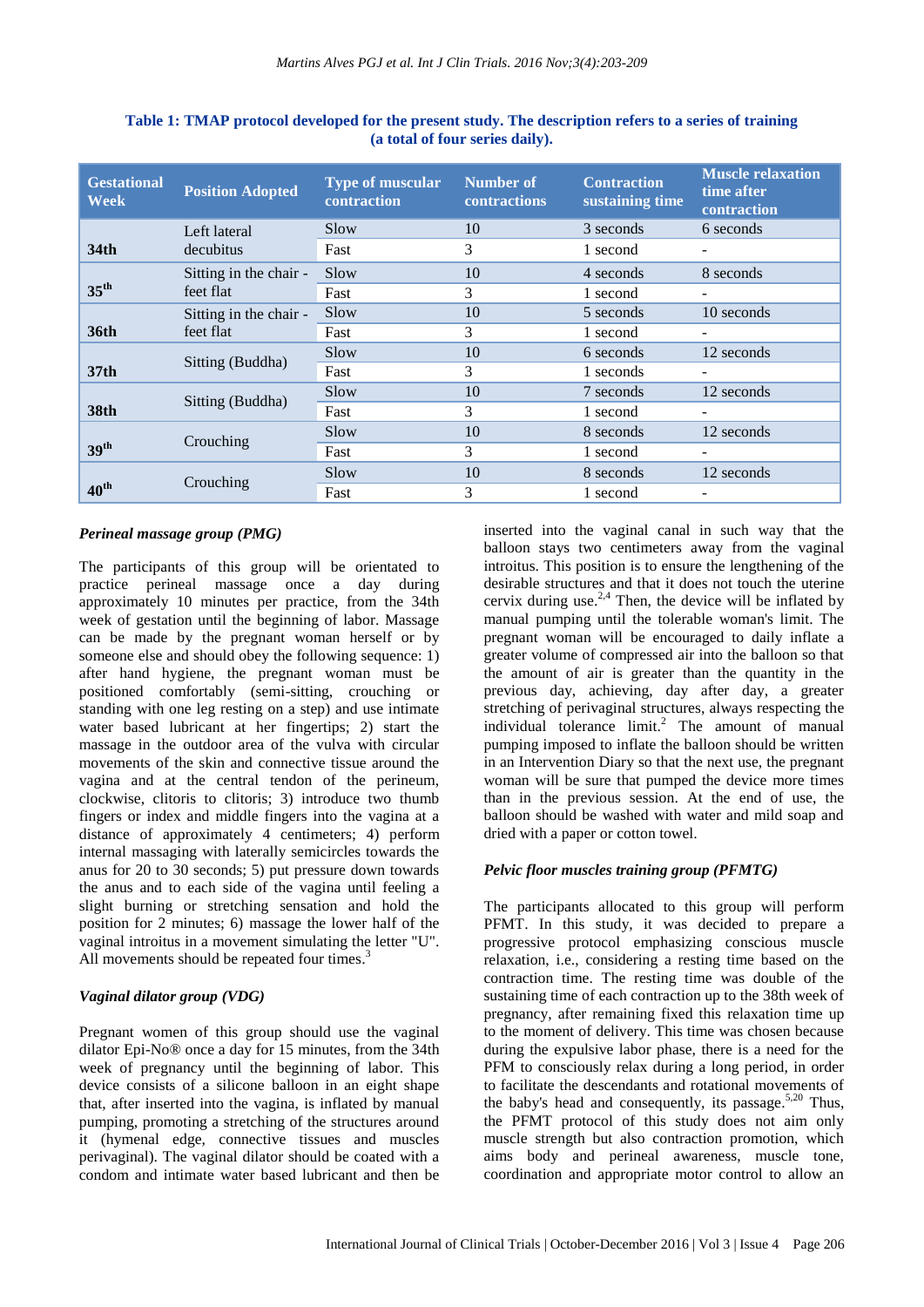active muscle relaxation in the second labor stage. The progression of PFMT will occur gradually in view of the peculiarities that involve the pelvic floor in the gestational stage (mechanical and hormonal overload) and the ultimate goal is the promotion of an intact perineum after vaginal delivery. The exercises will obey a sequence, according to the gestation week, considering the following factors/parameters: exercise position, number and sustaining period of slow and fast contractions, and relaxation time between contractions as given in Table 1. 21

All pregnant women should contract the PFM during the expiratory phase of breathing associated with an isometric contraction of the abdominal muscles and at the end of each series of contractions, perform a one minute interval between sets and in that time perform the diaphragmatic breathing exercise to promote overall relaxation. At that moment, the pregnant woman may adopt any comfortable and convenient position for her. $^{21}$ The participants will carry out the PFMT protocol proposed once a day, every day from the 34th week of gestation until the beginning of labor. Digital palpation will be used only to verify the correct PFM contraction in all weekly sessions of physiotherapy follow up.

#### *Outcome measures*

#### *Primary outcome*

The primary outcome will be the perineal integrity assessed by the absence or presence of perineal lacerations as well as the description of its characteristics, according to the protocol described by Leite. <sup>22</sup> The characteristics to be evaluated are:

### *Type*

Classified as single or multiple considering the anterior and posterior perineum region and vaginal wall.

#### *Location*

Classified according to the affected region. Being the anterior region of the perineum, involving the clitoris, left little lip, small right lip, left vestibular region and right vestibular region. The posterior perineum region will be considered when involving left, right and middle region. The vaginal wall will be considered when it presents anterior, back, left back and right back lacerations.<sup>22</sup>

#### *Degree of perineal laceration*

It will be evaluated as described by Cunningham et al. $^{23}$ 

#### *Laceration form*

It will be considered solely for the lacerations affecting posterior perineal region and should be classified as linear, branched and "U" shaped.<sup>22</sup>

The data related to the technique and the material used for perineal suturing should be reported when performed, given its relationship with the healing quality of perineal repair and its implications with the appearance of painful disorders of pelvic floor.<sup>22,24-26</sup> All notes related to perineal outcomes will be recorded in a structured form that will be provided to professional that will lead the delivery. In this form, there will be a schematic drawing of the vulva and perineum to mark the exact location where the tear occurred.

#### *Secondary outcome*

The secondary outcome will be the function of the PFM evaluated by the PERFECT method between 45 and 60 days after delivery.<sup>19</sup>

#### *Statistical analysis*

Statistical analysis will be done by a blinded investigator who will not have knowledge of which treatment group the data belongs. The data will be tabulated on Excel software and statistically analyzed in Statistica 7.0 program. Data will be expressed in absolute and relative frequencies, mean and standard deviation. Independent variables will be the methods of intervention: perineal massage, vaginal dilator and TMAP. Dependent variables will be perineal integrity and MAP function.

Data normality will be confirmed by Shapiro-Wilk test. A logarithmic transformation will be used for the variables of asymmetric distribution. The presence or absence of laceration after delivery will be calculated using the chi-Square test. The effect of interventions (intra group) will be calculated using analysis of variance (ANOVA) and in significant cases will be used Tukey test to discriminate the difference.

The clinical relevance of the results will be confirmed by calculating the effect size of the significant differences found between the groups. The effects will be Considered: 0:00 to 0:49 small; Medium 0.50-0.79 and 0.80 above great.<sup>27</sup> A 5% significance level will be assumed.

### **DISCUSSION**

Although there is a well-established technique for the promotion of an intact perineum as the perineal massage, the emergence of new approaches are necessary. A study which compares the effects of this method with the vaginal dilator Epi-No® and a TMAP protocol is required. These methods take into consideration labor physiology and PFM participation, given their notorious involvement in clinical outcomes in women's health.

To facilitate the passage of the baby through the birth canal, it is required a greater compliance and flexibility of pelvic floor. The techniques involving tissue stretch as the perineal massage and Epi-No® vaginal dilatator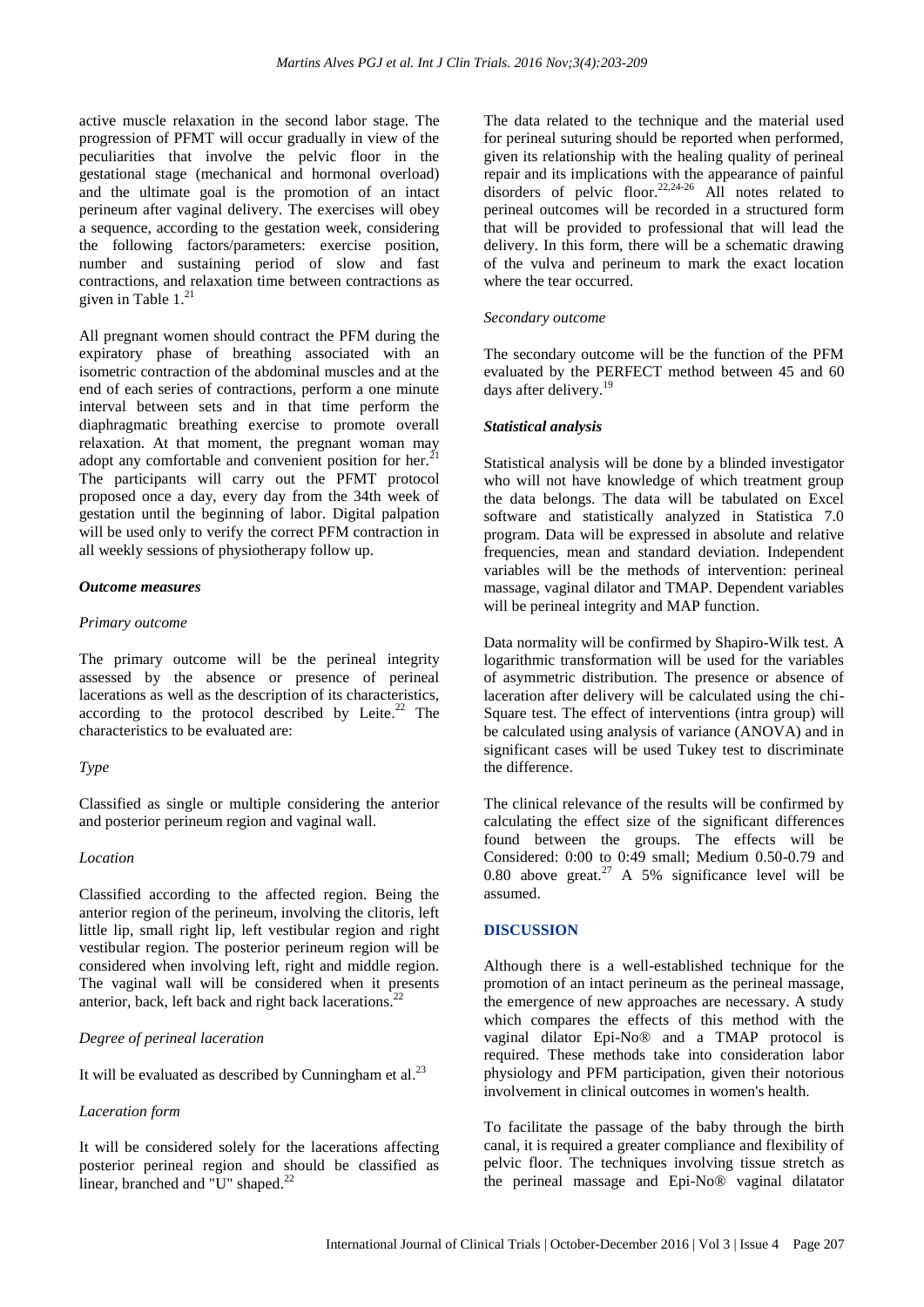promote greater distensibility of perineal and perivaginal tissues, including skin and muscles. The PFMT favors the control, coordination and muscle relaxation, making it more flexible and relaxed at the time of the baby's passage, providing the woman better control over her perineal muscles during childbirth, as well as a positive attitude to conduct a spontaneous delivery. During the second labor stage, the woman needs to contract the abdominal muscles and relax the perineal region muscles, promoting a muscular balance in this active process in order to allow the descendants and rotational movements of the fetal head and drive out the baby with lower perineal trauma risks.<sup>9-12,28</sup>

The stretching techniques promote a controlled deformation of the muscles, i.e., an elastic deformation (not permanent). The type of deformation is influenced by the strength and the duration of the deformation force. If the force is small, but applied for a long time, for instance during labor with a prolonged expulsive stage, this deformation may become plastic (permanent), resulting in tissue laxity. Therefore, well conducted stretching techniques for short periods and a controlled muscle strength previously trained by specific exercises, with more muscle awareness, coordination and flexibility, contribute to a lower likelihood of perineal injury.<sup>11-18,29</sup> Few studies have evaluated the effects of Epi-No® in perineal outcomes and on the role of PFM, and the existing results are still inconsistent due to lack of studies with methodological rigor and also directed to the Brazilian population.

Scientific research suggests that TMAP during pregnancy period can lead to obstruction of the vaginal canal due to hypertrophy and increased muscle tone, resulting in negative outcomes in delivery. 16,30 In addition, uncontrolled activation of MAP, with or without abdominal muscles training, can increase the PFM tension, resulting in a resistance of the delivery canal, representing an obstacle to the passage of the baby.<sup>28,30</sup> However, other studies claim that antenatal TMAP improves flexibility, strength and motor control, facilitating the passage of the baby during the second delivery stage, reducing the need for instrumental delivery and the risk of injury. 11,18

Thus, knowing the effects of antenatal methods of pelvic floor preparation on the perineal integrity and function of the PFM as well as compare them will bring scientific knowledge to assist in the decision-making about which method is the best suited to clinical practice aiming the prevention of perineal trauma.

#### **ACKNOWLEDGEMENTS**

The authors thank the financial and institutional support grant # 2015 / 02244-0, São Paulo Research Foundation (FAPESP).

*Funding: This Project is supported by São Paulo Research Foundation (FAPESP) [grant #2015/02244-0] meant that enabled the purchase of equipment for assessment and intervention of this Protocol Conflict of interest: None declared*

*Ethical approval: This study is approved by Research Ethics Committee of the Federal University of São Carlos (UFSCar) under protocol number 1.218.385*

### **REFERENCES**

- 1. Aasheim V, Nilsen AB, Lukasse M, Reinar LM. Perineal techniques during the second stage of labour for reducing perineal trauma. Cochrane Database Syst Rev. 2011;12:CD006672.
- 2. Shek KL, Chantarasorn V, Langer S, Phipps H, Dietz HP. Does Epi-No® Birth Trainer reduce levator trauma? A randomized controlled trial. Int Urogynecol J. 2011;22:1521-8.
- 3. Beckmann MM, Stock OM. Antenatal perineal massage for reducing perineal trauma. Cochrane Database Syst Rev. 2013;4:CD005123.
- 4. Kovacs GT, Heather C. First Australian trial of the birth-training device Epi-No: a highly significantly increased chance of an intact perineum. Aust N Z J Obstet Gynaecol. 2004;44(4):347-8.
- 5. Herbert J. Pregnancy and childbirth: the effects on pelvic floor muscle. Nursing Times. 2009;105(7):38-41.
- 6. Foroughipour A, Firuzeh F, Ghahiri A, Norbakhsh V, Heidari T. The effect of perineal control with hand-on and hand-poised methods on perineal trauma and delivery outcome. J Res Med Sci. 2011;16(8):1040-6.
- 7. Kopas ML. A review of evidence-based practices for management of the second stage of labor. J Midwifery Women´s Health. 2014;59:264-76.
- 8. Zhou F, Wang XD, Li J, Huang GQ, Gao BX. Hyaluronidase for reducing perineal trauma. Cochrane Database Syst Rev. 2014;2:CD010441.
- 9. Brito LG, Ferreira CH, Duarte G, Nogueira AA, Marcolin AC. Antepartum use of Epi-No birth trainer for preventing perineal trauma: systematic review. Int Urogynecol J. 2015;26(10):1429-36.
- 10. Du Y, Xu L, Ding L, Wang Y, Wang Z. The effect of antenatal pelvic floor muscle training on labour and delivery outcomes: a systematic review with meta-analysis. Int Urogynecol J. 2015;26(10):1415- 27.
- 11. Salvesen KA, Mørkeved S. Randomized controlled trial of pelvic floor muscle training during pregnancy. BMJ. 2004;329:378-80.
- 12. Salvesen KA, Mørkeved S. Does antenatal pelvic floor muscle training affect the outcome of labour? Int Urogynecol J. 2004;19:85-8.
- 13. Agur W, Steggles P, Waterfield M, Freeman R. Does antenatal pelvic floor muscle training affect the outcome of labour? A randomized controlled trial. Int Urogynecol J Pelvic Floor Dysfunct. 2008;19(1):85-8.